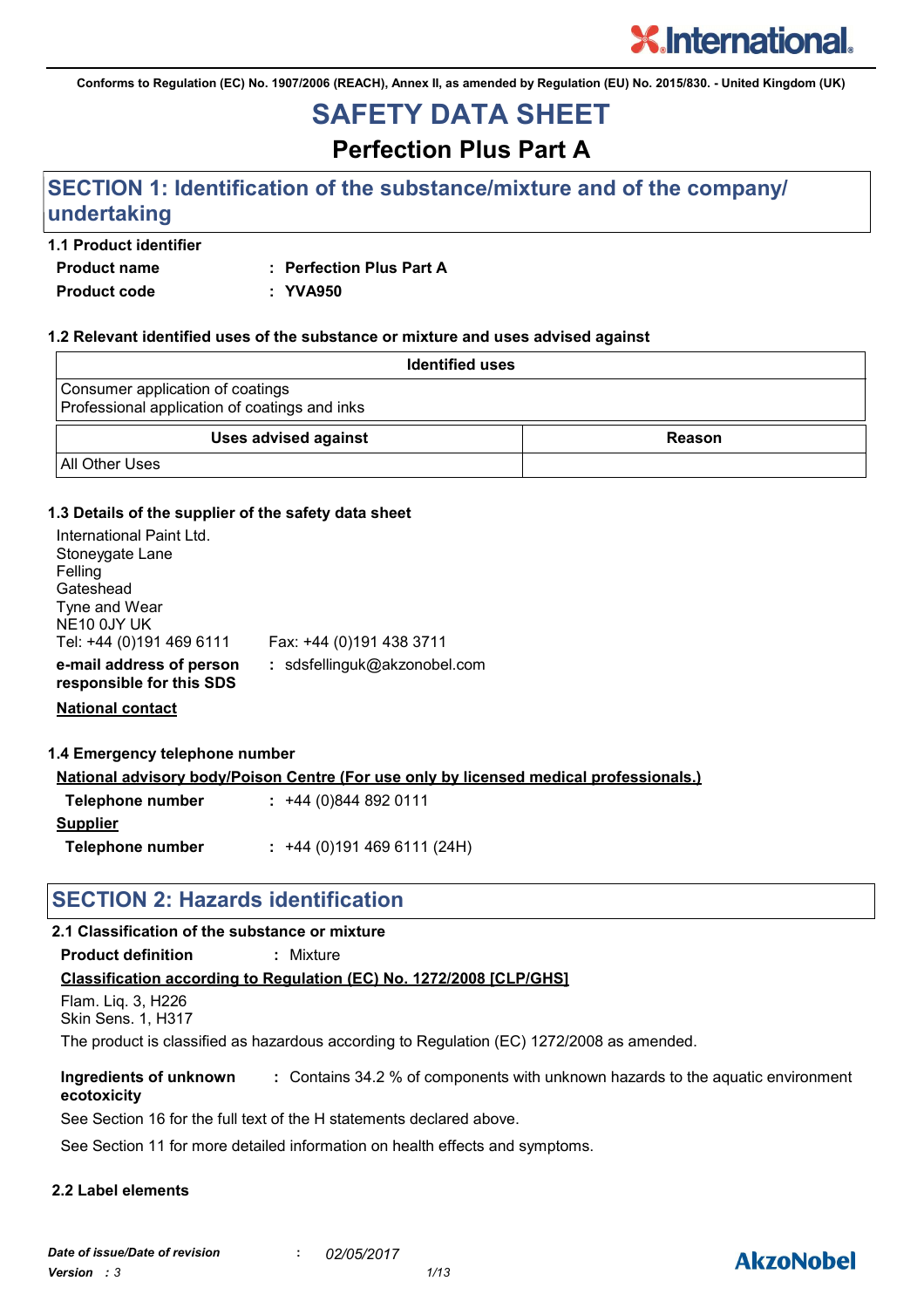# **SECTION 2: Hazards identification**

| <b>Hazard pictograms</b>                                                                                                                                 |                                                                                                                                                                                     |
|----------------------------------------------------------------------------------------------------------------------------------------------------------|-------------------------------------------------------------------------------------------------------------------------------------------------------------------------------------|
| <b>Signal word</b>                                                                                                                                       | : Warning                                                                                                                                                                           |
| <b>Hazard statements</b>                                                                                                                                 | : Flammable liquid and vapour.<br>May cause an allergic skin reaction.                                                                                                              |
| <b>Precautionary statements</b>                                                                                                                          |                                                                                                                                                                                     |
| General                                                                                                                                                  | : Read label before use. Keep out of reach of children. If medical advice is needed,<br>have product container or label at hand.                                                    |
| <b>Prevention</b>                                                                                                                                        | : Wear protective gloves. Wear eye or face protection. Keep away from heat, hot<br>surfaces, sparks, open flames and other ignition sources. No smoking.                            |
| <b>Response</b>                                                                                                                                          | : IF ON SKIN (or hair): Take off immediately all contaminated clothing. Rinse skin<br>with water or shower. IF ON SKIN: Take off contaminated clothing and wash it<br>before reuse. |
| <b>Storage</b>                                                                                                                                           | : Keep cool.                                                                                                                                                                        |
| <b>Disposal</b>                                                                                                                                          | Dispose of contents and container in accordance with all local, regional, national<br>and international regulations.                                                                |
| <b>Hazardous ingredients</b>                                                                                                                             | : Poly(oxy-1,2-ethanediyl), $\alpha$ -[3-[3-(2H-benzotriazol-2-yl)-5-(1,1-dimethylethyl)-4-<br>hydroxyphenyl]-1-oxopropyl]-w-hydroxy-                                               |
| <b>Supplemental label</b><br>elements                                                                                                                    |                                                                                                                                                                                     |
|                                                                                                                                                          | Wear appropriate respirator when ventilation is inadequate.                                                                                                                         |
| <b>Annex XVII - Restrictions</b><br>on the manufacture,<br>placing on the market and<br>use of certain dangerous<br>substances, mixtures and<br>articles | : Not applicable.                                                                                                                                                                   |

| 2.3 Other hazards            |               |  |
|------------------------------|---------------|--|
| Other hazards which do       | : None known. |  |
| not result in classification |               |  |

# **SECTION 3: Composition/information on ingredients**

| <b>3.2 Mixtures</b>                                                                                                                                                  | : Mixture                                                                            |                  |                                                                        |                    |             |
|----------------------------------------------------------------------------------------------------------------------------------------------------------------------|--------------------------------------------------------------------------------------|------------------|------------------------------------------------------------------------|--------------------|-------------|
| <b>Product/ingredient</b><br>name                                                                                                                                    | <b>Identifiers</b>                                                                   | $%$ by<br>weight | <b>Classification</b><br><b>Regulation (EC) No.</b><br>1272/2008 [CLP] | <b>Nota</b><br>(s) | <b>Type</b> |
| 2-methoxy-<br>1-methylethyl acetate                                                                                                                                  | REACH#:<br>01-2119475791-29<br>EC: 203-603-9<br>CAS: 108-65-6<br>Index: 607-195-00-7 | ≥10 - ≤25        | Flam. Liq. 3, H226                                                     |                    | $[2]$       |
| Poly(oxy-1,2-ethanediyl CAS: 104810-48-2<br>), $\alpha$ -[3-[3-(2H-<br>benzotriazol-2-yl)-5-(1,<br>1-dimethylethyl)-4-<br>hydroxyphenyl]-1-<br>oxopropyl]-ω-hydroxy- |                                                                                      | 2.5              | <b>Skin Sens. 1, H317</b><br>Aquatic Chronic 2, H411                   |                    | $[1]$       |
| bis(2,2,6,6-tetramethyl-   EC: 258-207-9                                                                                                                             |                                                                                      | <1               | Eye Dam. 1, H318                                                       |                    | $[1]$       |
| Date of issue/Date of revision<br>Version : 3                                                                                                                        | 02/05/2017<br>÷                                                                      | 2/13             |                                                                        | <b>AkzoNobel</b>   |             |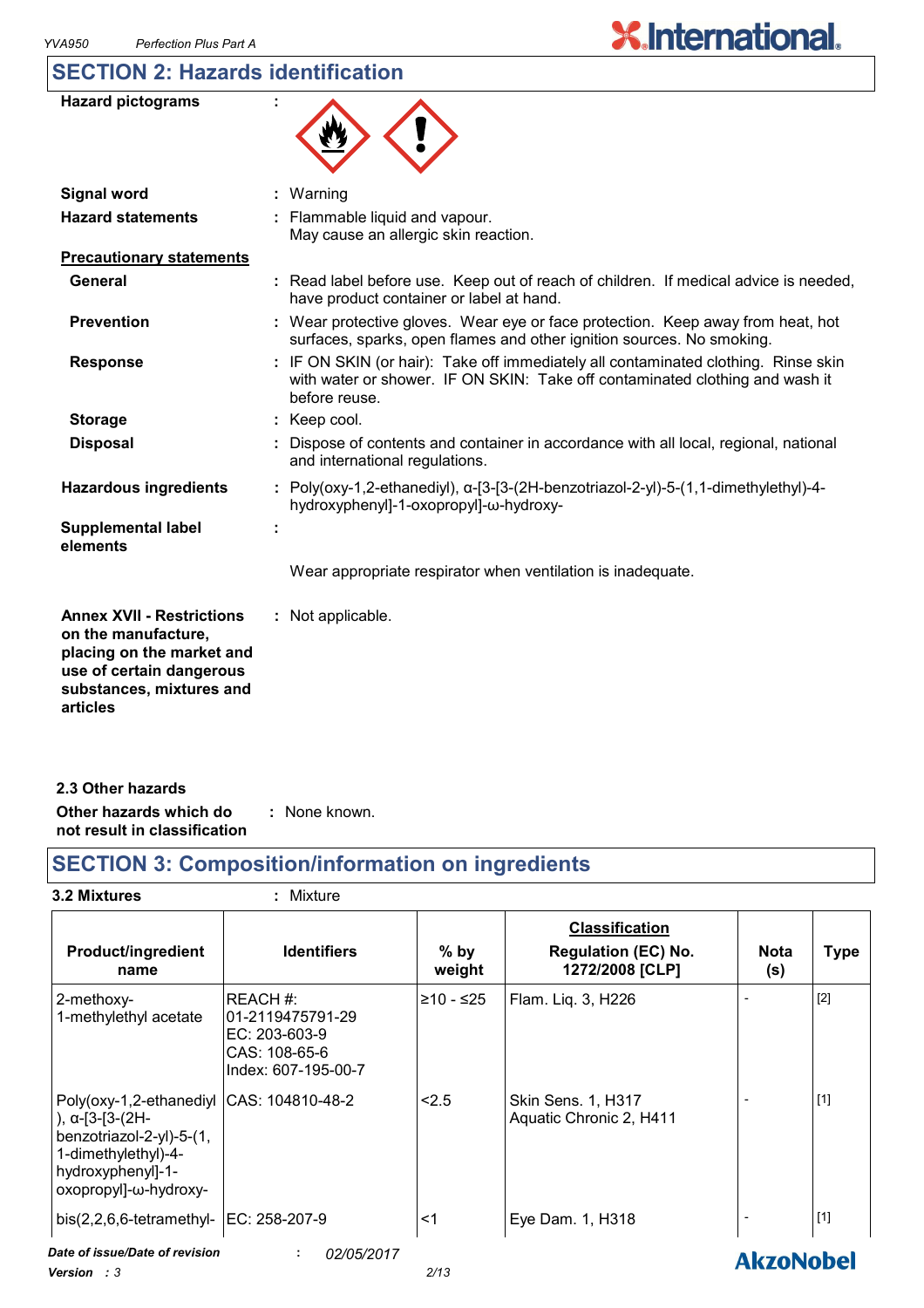### **SECTION 3: Composition/information on ingredients**

|                            | <u>ULUTION V. UUMPUUMUUMMIUMMUUM VII MIINUUMUU</u>       |       |                                                                               |     |
|----------------------------|----------------------------------------------------------|-------|-------------------------------------------------------------------------------|-----|
| 4-piperidyl) sebacate      | CAS: 52829-07-9                                          |       | Aquatic Acute 1, H400 (M=1)<br>Aquatic Chronic 2, H411                        |     |
| 2-methoxypropyl<br>acetate | IEC: 274-724-2<br>CAS: 70657-70-4<br>Index: 607-251-00-0 | < 0.3 | Flam. Lig. 3, H226<br>Repr. 1B, H360D (Unborn child)<br>STOT SE 3, H335       | [1] |
|                            |                                                          |       | See Section 16 for the<br>full text of the H<br>statements declared<br>above. |     |

**X.International.** 

There are no additional ingredients present which, within the current knowledge of the supplier and in the concentrations applicable, are classified as hazardous to health or the environment, are PBTs or vPvBs or have been assigned a workplace exposure limit and hence require reporting in this section.

**Type** 

[1] Substance classified with a health or environmental hazard

[2] Substance with a workplace exposure limit

[3] Substance meets the criteria for PBT according to Regulation (EC) No. 1907/2006, Annex XIII

[4] Substance meets the criteria for vPvB according to Regulation (EC) No. 1907/2006, Annex XIII

[5] Substance of equivalent concern

Occupational exposure limits, if available, are listed in Section 8.

|                                      | <b>Nota</b><br>(s) |
|--------------------------------------|--------------------|
| <b>SECTION 4: First aid measures</b> |                    |

#### **4.1 Description of first aid measures**

| 4. I Description of hist ald measures |                                                                                                                                                                                                                                                                          |  |
|---------------------------------------|--------------------------------------------------------------------------------------------------------------------------------------------------------------------------------------------------------------------------------------------------------------------------|--|
| General                               | : In all cases of doubt, or when symptoms persist, seek medical attention. Never give<br>anything by mouth to an unconscious person. If unconscious, place in recovery<br>position and seek medical advice.                                                              |  |
| Eye contact                           | : Remove contact lenses, irrigate copiously with clean, fresh water, holding the<br>eyelids apart for at least 10 minutes and seek immediate medical advice.                                                                                                             |  |
| <b>Inhalation</b>                     | : Remove to fresh air. Keep person warm and at rest. If not breathing, if breathing is<br>irregular or if respiratory arrest occurs, provide artificial respiration or oxygen by<br>trained personnel.                                                                   |  |
| <b>Skin contact</b>                   | : Remove contaminated clothing and shoes. Wash skin thoroughly with soap and<br>water or use recognised skin cleanser. Do NOT use solvents or thinners.                                                                                                                  |  |
| Ingestion                             | : If swallowed, seek medical advice immediately and show the container or label.<br>Keep person warm and at rest. Do NOT induce vomiting.                                                                                                                                |  |
| <b>Protection of first-aiders</b>     | : No action shall be taken involving any personal risk or without suitable training. It<br>may be dangerous to the person providing aid to give mouth-to-mouth resuscitation.<br>Wash contaminated clothing thoroughly with water before removing it, or wear<br>gloves. |  |

#### **4.2 Most important symptoms and effects, both acute and delayed**

#### **Potential acute health effects**

| Eye contact<br><b>Inhalation</b> | : No known significant effects or critical hazards.<br>: Exposure to decomposition products may cause a health hazard. Serious effects<br>may be delayed following exposure. |                  |
|----------------------------------|------------------------------------------------------------------------------------------------------------------------------------------------------------------------------|------------------|
| <b>Skin contact</b>              | : May cause an allergic skin reaction.                                                                                                                                       |                  |
| Ingestion                        | : No known significant effects or critical hazards.                                                                                                                          |                  |
| Over-exposure signs/symptoms     |                                                                                                                                                                              |                  |
| Eye contact                      | : No specific data.                                                                                                                                                          |                  |
| <b>Inhalation</b>                | : Adverse symptoms may include the following:<br>headache<br>drowsiness/fatigue<br>dizziness/vertigo<br>muscle weakness<br>unconsciousness                                   |                  |
| Date of issue/Date of revision   | <i>02/05/2017</i><br>٠<br>$\mathbf{r}$                                                                                                                                       | <b>AkzoNobel</b> |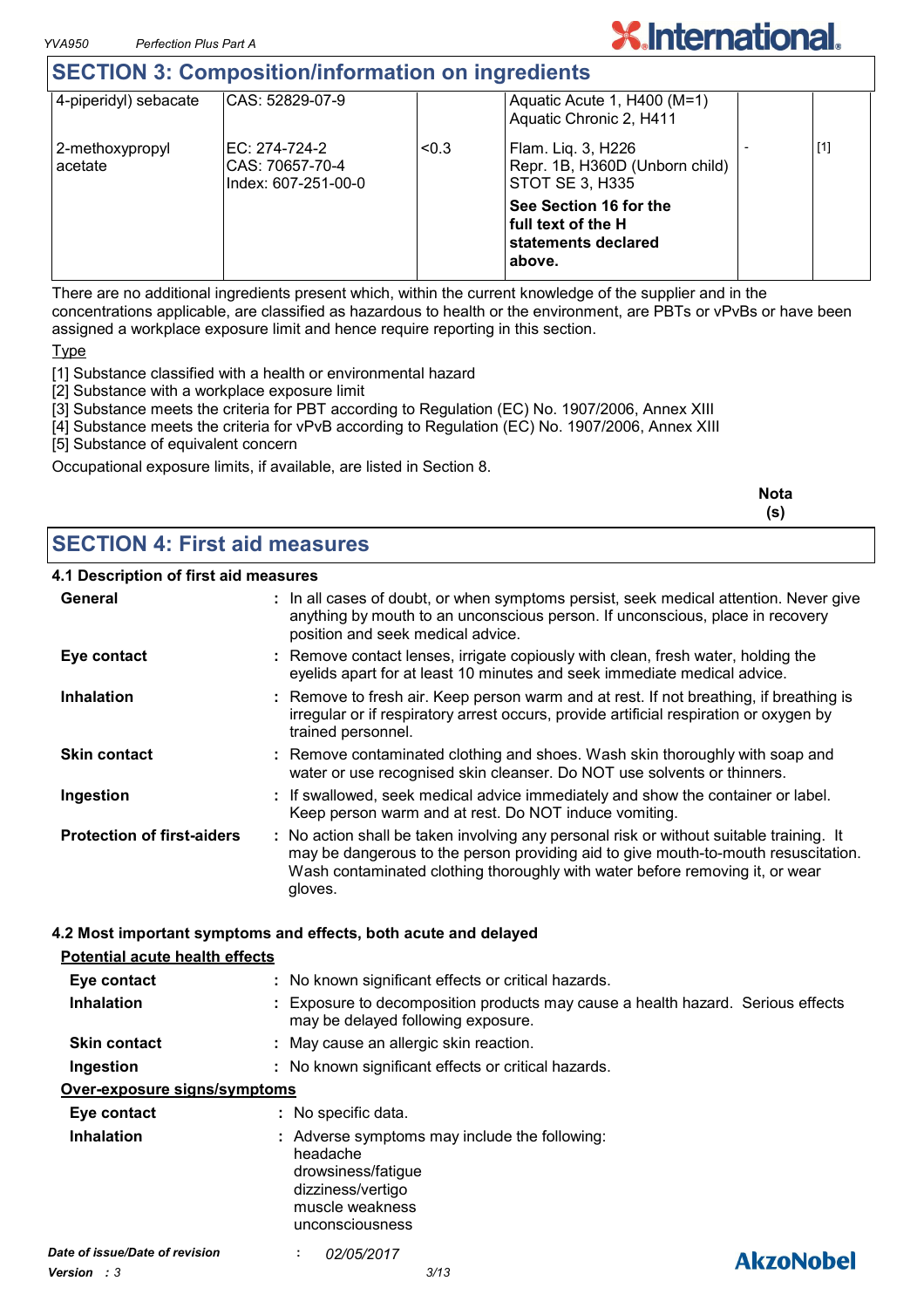### **SECTION 4: First aid measures**

| <b>Skin contact</b>                      | : Adverse symptoms may include the following:<br>irritation<br>redness                                                                                                   |
|------------------------------------------|--------------------------------------------------------------------------------------------------------------------------------------------------------------------------|
| Ingestion                                | : No specific data.                                                                                                                                                      |
|                                          | 4.3 Indication of any immediate medical attention and special treatment needed                                                                                           |
| Notes to physician                       | : In case of inhalation of decomposition products in a fire, symptoms may be delayed.<br>The exposed person may need to be kept under medical surveillance for 48 hours. |
| <b>Specific treatments</b>               | : No specific treatment.                                                                                                                                                 |
| <b>ISECTION 5: Firefighting measures</b> |                                                                                                                                                                          |

| <b>SECTION 3. FIRE DUTIES</b> INCREASED FOR |                                                        |  |
|---------------------------------------------|--------------------------------------------------------|--|
| 5.1 Extinguishing media                     |                                                        |  |
| Suitable extinguishing<br>media             | : Use dry chemical, $CO2$ , water spray (fog) or foam. |  |
| Unsuitable extinguishing<br>media           | : Do not use water jet.                                |  |

#### **5.2 Special hazards arising from the substance or mixture**

| Hazards from the<br>substance or mixture                 | : Flammable liquid and vapour. In a fire or if heated, a pressure increase will occur<br>and the container may burst, with the risk of a subsequent explosion. Runoff to<br>sewer may create fire or explosion hazard.                                                                                                                         |
|----------------------------------------------------------|------------------------------------------------------------------------------------------------------------------------------------------------------------------------------------------------------------------------------------------------------------------------------------------------------------------------------------------------|
| <b>Hazardous thermal</b><br>decomposition products       | : Decomposition products may include the following materials:<br>carbon dioxide<br>carbon monoxide<br>nitrogen oxides                                                                                                                                                                                                                          |
| 5.3 Advice for firefighters                              |                                                                                                                                                                                                                                                                                                                                                |
| <b>Special protective actions</b><br>for fire-fighters   | : Promptly isolate the scene by removing all persons from the vicinity of the incident if<br>there is a fire. No action shall be taken involving any personal risk or without<br>suitable training. Move containers from fire area if this can be done without risk.<br>Use water spray to keep fire-exposed containers cool.                  |
| <b>Special protective</b><br>equipment for fire-fighters | : Fire-fighters should wear appropriate protective equipment and self-contained<br>breathing apparatus (SCBA) with a full face-piece operated in positive pressure<br>mode. Clothing for fire-fighters (including helmets, protective boots and gloves)<br>conforming to European standard EN 469 will provide a basic level of protection for |

# **SECTION 6: Accidental release measures**

#### **6.1 Personal precautions, protective equipment and emergency procedures**

chemical incidents.

| For non-emergency<br>personnel   | : No action shall be taken involving any personal risk or without suitable training.<br>Evacuate surrounding areas. Keep unnecessary and unprotected personnel from<br>entering. Do not touch or walk through spilt material. Shut off all ignition sources.<br>No flares, smoking or flames in hazard area. Avoid breathing vapour or mist.<br>Provide adequate ventilation. Wear appropriate respirator when ventilation is<br>inadequate. Put on appropriate personal protective equipment. |
|----------------------------------|------------------------------------------------------------------------------------------------------------------------------------------------------------------------------------------------------------------------------------------------------------------------------------------------------------------------------------------------------------------------------------------------------------------------------------------------------------------------------------------------|
|                                  | For emergency responders : If specialised clothing is required to deal with the spillage, take note of any<br>information in Section 8 on suitable and unsuitable materials. See also the<br>information in "For non-emergency personnel".                                                                                                                                                                                                                                                     |
| 6.2 Environmental<br>precautions | : Avoid dispersal of spilt material and runoff and contact with soil, waterways, drains<br>and sewers. Inform the relevant authorities if the product has caused environmental<br>pollution (sewers, waterways, soil or air).                                                                                                                                                                                                                                                                  |

#### **6.3 Methods and material for containment and cleaning up**

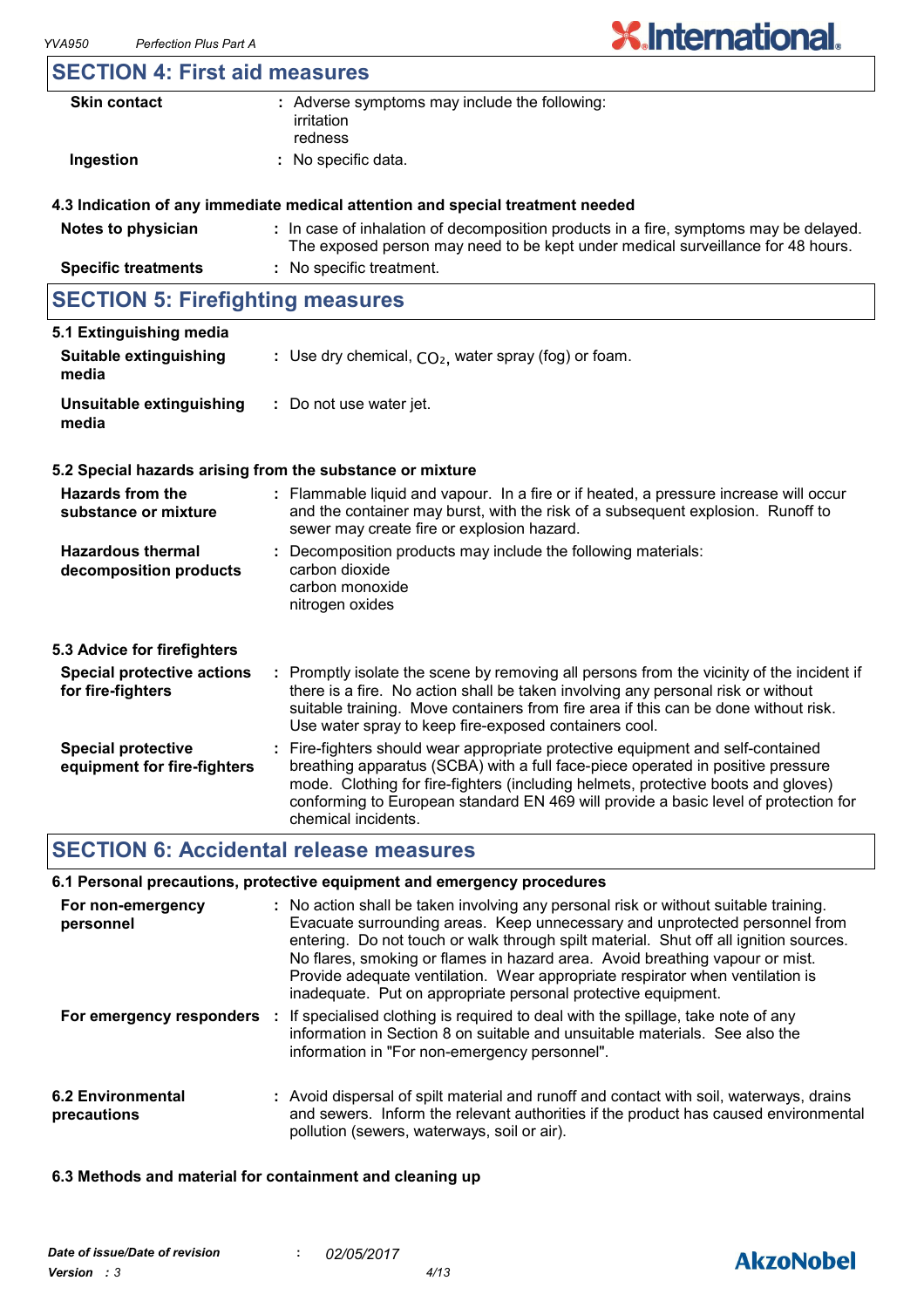### **SECTION 6: Accidental release measures**

| <b>Small spill</b>                 | : Stop leak if without risk. Move containers from spill area. Use spark-proof tools and<br>explosion-proof equipment. Dilute with water and mop up if water-soluble.<br>Alternatively, or if water-insoluble, absorb with an inert dry material and place in an<br>appropriate waste disposal container. Dispose of via a licensed waste disposal<br>contractor.                                                                                                                                                                                                                                                                                           |
|------------------------------------|------------------------------------------------------------------------------------------------------------------------------------------------------------------------------------------------------------------------------------------------------------------------------------------------------------------------------------------------------------------------------------------------------------------------------------------------------------------------------------------------------------------------------------------------------------------------------------------------------------------------------------------------------------|
| Large spill                        | : Stop leak if without risk. Move containers from spill area. Use spark-proof tools and<br>explosion-proof equipment. Approach the release from upwind. Prevent entry into<br>sewers, water courses, basements or confined areas. Wash spillages into an<br>effluent treatment plant or proceed as follows. Contain and collect spillage with non-<br>combustible, absorbent material e.g. sand, earth, vermiculite or diatomaceous earth<br>and place in container for disposal according to local regulations. Dispose of via a<br>licensed waste disposal contractor. Contaminated absorbent material may pose the<br>same hazard as the spilt product. |
| 6.4 Reference to other<br>sections | : See Section 1 for emergency contact information.<br>See Section 8 for information on appropriate personal protective equipment.<br>See Section 13 for additional waste treatment information.                                                                                                                                                                                                                                                                                                                                                                                                                                                            |

### **SECTION 7: Handling and storage**

The information in this section contains generic advice and guidance. The list of Identified Uses in Section 1 should be consulted for any available use-specific information provided in the Exposure Scenario(s).

#### **7.1 Precautions for safe handling**

| <b>Protective measures</b>                | : Put on appropriate personal protective equipment (see Section 8). Persons with a<br>history of skin sensitization problems should not be employed in any process in<br>which this product is used. Do not get in eyes or on skin or clothing. Do not ingest.<br>Avoid breathing vapour or mist. Use only with adequate ventilation. Wear<br>appropriate respirator when ventilation is inadequate. Do not enter storage areas<br>and confined spaces unless adequately ventilated. Keep in the original container or<br>an approved alternative made from a compatible material, kept tightly closed when<br>not in use. Store and use away from heat, sparks, open flame or any other ignition<br>source. Use explosion-proof electrical (ventilating, lighting and material handling)<br>equipment. Use only non-sparking tools. Take precautionary measures against<br>electrostatic discharges. Empty containers retain product residue and can be<br>hazardous. Do not reuse container. |
|-------------------------------------------|------------------------------------------------------------------------------------------------------------------------------------------------------------------------------------------------------------------------------------------------------------------------------------------------------------------------------------------------------------------------------------------------------------------------------------------------------------------------------------------------------------------------------------------------------------------------------------------------------------------------------------------------------------------------------------------------------------------------------------------------------------------------------------------------------------------------------------------------------------------------------------------------------------------------------------------------------------------------------------------------|
| Advice on general<br>occupational hygiene | : Eating, drinking and smoking should be prohibited in areas where this material is<br>handled, stored and processed. Workers should wash hands and face before<br>eating, drinking and smoking. Remove contaminated clothing and protective<br>equipment before entering eating areas. See also Section 8 for additional<br>information on hygiene measures.                                                                                                                                                                                                                                                                                                                                                                                                                                                                                                                                                                                                                                  |

#### **7.2 Conditions for safe storage, including any incompatibilities**

Store in accordance with local regulations. Store in a segregated and approved area. Store in original container protected from direct sunlight in a dry, cool and well-ventilated area, away from incompatible materials (see Section 10) and food and drink. Eliminate all ignition sources. Vapours are heavier than air and may spread along floors. Separate from oxidizing materials. Keep container tightly closed and sealed until ready for use. Containers that have been opened must be carefully resealed and kept upright to prevent leakage. Do not store in unlabelled containers. Use appropriate containment to avoid environmental contamination.

| 7.3 Specific end use(s)    |                  |
|----------------------------|------------------|
| <b>Recommendations</b>     | : Not available. |
| Industrial sector specific | : Not available. |
| solutions                  |                  |

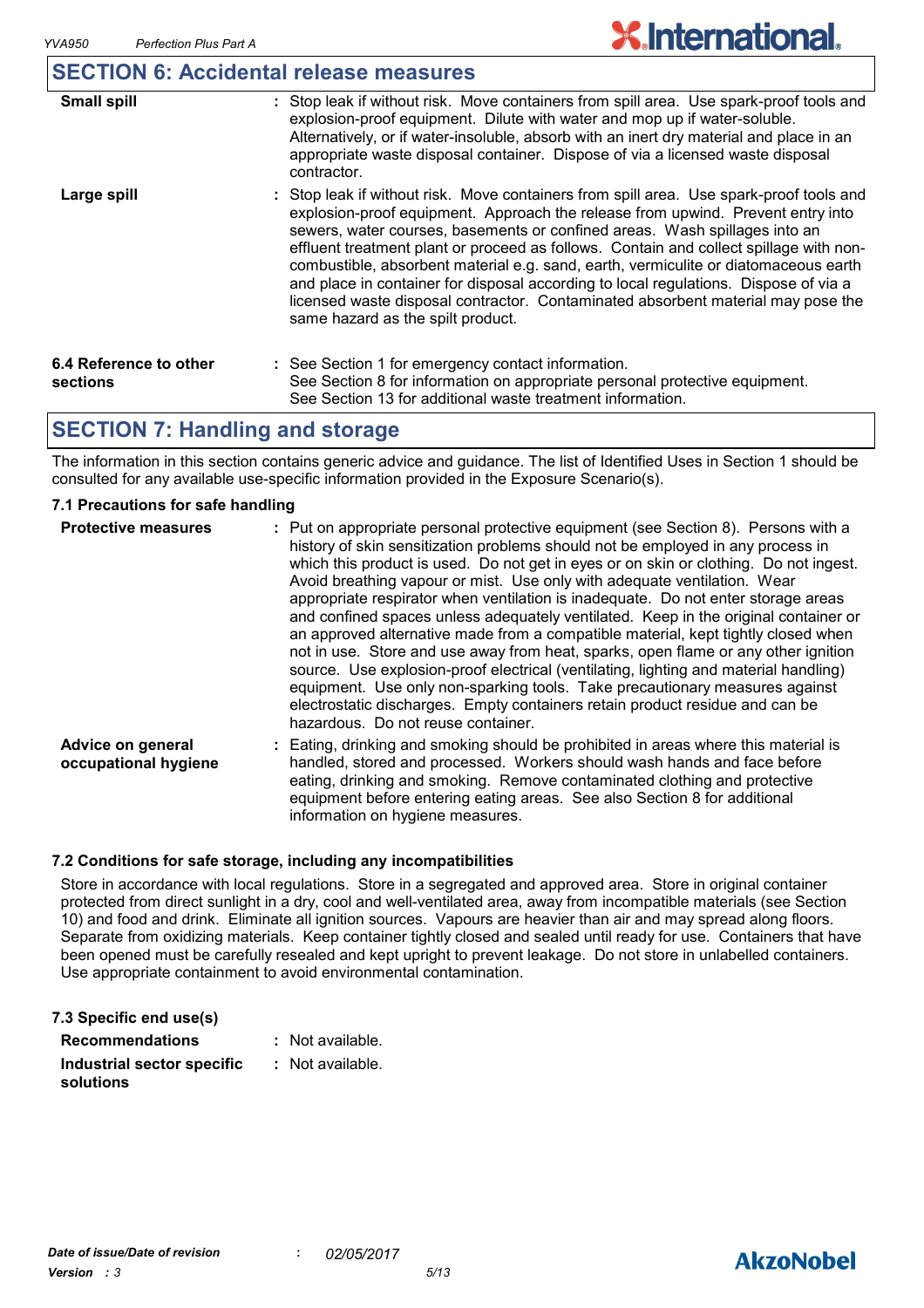# **SECTION 8: Exposure controls/personal protection**

The information in this section contains generic advice and guidance. Information is provided based on typical anticipated uses of the product. Additional measures might be required for bulk handling or other uses that could significantly increase worker exposure or environmental releases.

#### **8.1 Control parameters**

#### **Occupational exposure limits**

| Product/ingredient name                     |               | <b>Exposure limit values</b>                                                                                                                                                                                    |                                                                                                                                                                                                                                                                                                                                                                                                                                                                                                                                                                                                                                                                                                                                                                                                                                                                                                                                                                                                                       |  |
|---------------------------------------------|---------------|-----------------------------------------------------------------------------------------------------------------------------------------------------------------------------------------------------------------|-----------------------------------------------------------------------------------------------------------------------------------------------------------------------------------------------------------------------------------------------------------------------------------------------------------------------------------------------------------------------------------------------------------------------------------------------------------------------------------------------------------------------------------------------------------------------------------------------------------------------------------------------------------------------------------------------------------------------------------------------------------------------------------------------------------------------------------------------------------------------------------------------------------------------------------------------------------------------------------------------------------------------|--|
| 2-methoxy-1-methylethyl acetate             |               | EH40/2005 WELs (United Kingdom (UK), 12/2011). Absorbed<br>through skin.<br>STEL: 548 mg/m <sup>3</sup> 15 minutes.<br>STEL: 100 ppm 15 minutes.<br>TWA: 274 mg/m <sup>3</sup> 8 hours.<br>TWA: 50 ppm 8 hours. |                                                                                                                                                                                                                                                                                                                                                                                                                                                                                                                                                                                                                                                                                                                                                                                                                                                                                                                                                                                                                       |  |
| <b>Recommended monitoring</b><br>procedures | required.     |                                                                                                                                                                                                                 | : If this product contains ingredients with exposure limits, personal, workplace<br>atmosphere or biological monitoring may be required to determine the effectiveness<br>of the ventilation or other control measures and/or the necessity to use respiratory<br>protective equipment. Reference should be made to monitoring standards, such as<br>the following: European Standard EN 689 (Workplace atmospheres - Guidance for<br>the assessment of exposure by inhalation to chemical agents for comparison with<br>limit values and measurement strategy) European Standard EN 14042 (Workplace<br>atmospheres - Guide for the application and use of procedures for the assessment<br>of exposure to chemical and biological agents) European Standard EN 482<br>(Workplace atmospheres - General requirements for the performance of procedures<br>for the measurement of chemical agents) Reference to national guidance<br>documents for methods for the determination of hazardous substances will also be |  |
| <b>DNELs/DMELs</b>                          |               |                                                                                                                                                                                                                 |                                                                                                                                                                                                                                                                                                                                                                                                                                                                                                                                                                                                                                                                                                                                                                                                                                                                                                                                                                                                                       |  |
| No DNELs/DMELs available.                   |               |                                                                                                                                                                                                                 |                                                                                                                                                                                                                                                                                                                                                                                                                                                                                                                                                                                                                                                                                                                                                                                                                                                                                                                                                                                                                       |  |
| <b>PNECs</b>                                |               |                                                                                                                                                                                                                 |                                                                                                                                                                                                                                                                                                                                                                                                                                                                                                                                                                                                                                                                                                                                                                                                                                                                                                                                                                                                                       |  |
| No PNECs available                          |               |                                                                                                                                                                                                                 |                                                                                                                                                                                                                                                                                                                                                                                                                                                                                                                                                                                                                                                                                                                                                                                                                                                                                                                                                                                                                       |  |
| 8.2 Exposure controls                       |               |                                                                                                                                                                                                                 |                                                                                                                                                                                                                                                                                                                                                                                                                                                                                                                                                                                                                                                                                                                                                                                                                                                                                                                                                                                                                       |  |
| <b>Appropriate engineering</b><br>controls  |               | explosive limits. Use explosion-proof ventilation equipment.                                                                                                                                                    | : Use only with adequate ventilation. Use process enclosures, local exhaust<br>ventilation or other engineering controls to keep worker exposure to airborne<br>contaminants below any recommended or statutory limits. The engineering<br>controls also need to keep gas, vapour or dust concentrations below any lower                                                                                                                                                                                                                                                                                                                                                                                                                                                                                                                                                                                                                                                                                              |  |
| <b>Individual protection measures</b>       |               |                                                                                                                                                                                                                 |                                                                                                                                                                                                                                                                                                                                                                                                                                                                                                                                                                                                                                                                                                                                                                                                                                                                                                                                                                                                                       |  |
| <b>Hygiene measures</b>                     |               | showers are close to the workstation location.                                                                                                                                                                  | : Wash hands, forearms and face thoroughly after handling chemical products,<br>before eating, smoking and using the lavatory and at the end of the working period.<br>Appropriate techniques should be used to remove potentially contaminated clothing.<br>Contaminated work clothing should not be allowed out of the workplace. Wash<br>contaminated clothing before reusing. Ensure that eyewash stations and safety                                                                                                                                                                                                                                                                                                                                                                                                                                                                                                                                                                                             |  |
| <b>Eye/face protection</b>                  | side-shields. |                                                                                                                                                                                                                 | : Safety eyewear complying with an approved standard should be used when a risk<br>assessment indicates this is necessary to avoid exposure to liquid splashes, mists,<br>gases or dusts. If contact is possible, the following protection should be worn,<br>unless the assessment indicates a higher degree of protection: safety glasses with                                                                                                                                                                                                                                                                                                                                                                                                                                                                                                                                                                                                                                                                      |  |
| <b>Skin protection</b>                      |               |                                                                                                                                                                                                                 |                                                                                                                                                                                                                                                                                                                                                                                                                                                                                                                                                                                                                                                                                                                                                                                                                                                                                                                                                                                                                       |  |
| <b>Hand protection</b>                      |               |                                                                                                                                                                                                                 | : Use chemical resistant gloves classified under Standard EN 374: Protective gloves<br>against chemicals and micro-organisms. Recommended: Viton® or Nitrile<br>gloves. When prolonged or frequently repeated contact may occur, a glove with a<br>protection class of 6 (breakthrough time greater than 480 minutes according to EN<br>374) is recommended. When only brief contact is expected, a glove with a<br>protection class of 2 or higher (breakthrough time greater than 30 minutes<br>according to EN 374) is recommended. The user must check that the final choice<br>of type of glove selected for handling this product is the most appropriate and takes                                                                                                                                                                                                                                                                                                                                             |  |
| Date of issue/Date of revision              | 02/05/2017    |                                                                                                                                                                                                                 | <b>AkzoNobel</b>                                                                                                                                                                                                                                                                                                                                                                                                                                                                                                                                                                                                                                                                                                                                                                                                                                                                                                                                                                                                      |  |
| Version : 3                                 |               | 6/13                                                                                                                                                                                                            |                                                                                                                                                                                                                                                                                                                                                                                                                                                                                                                                                                                                                                                                                                                                                                                                                                                                                                                                                                                                                       |  |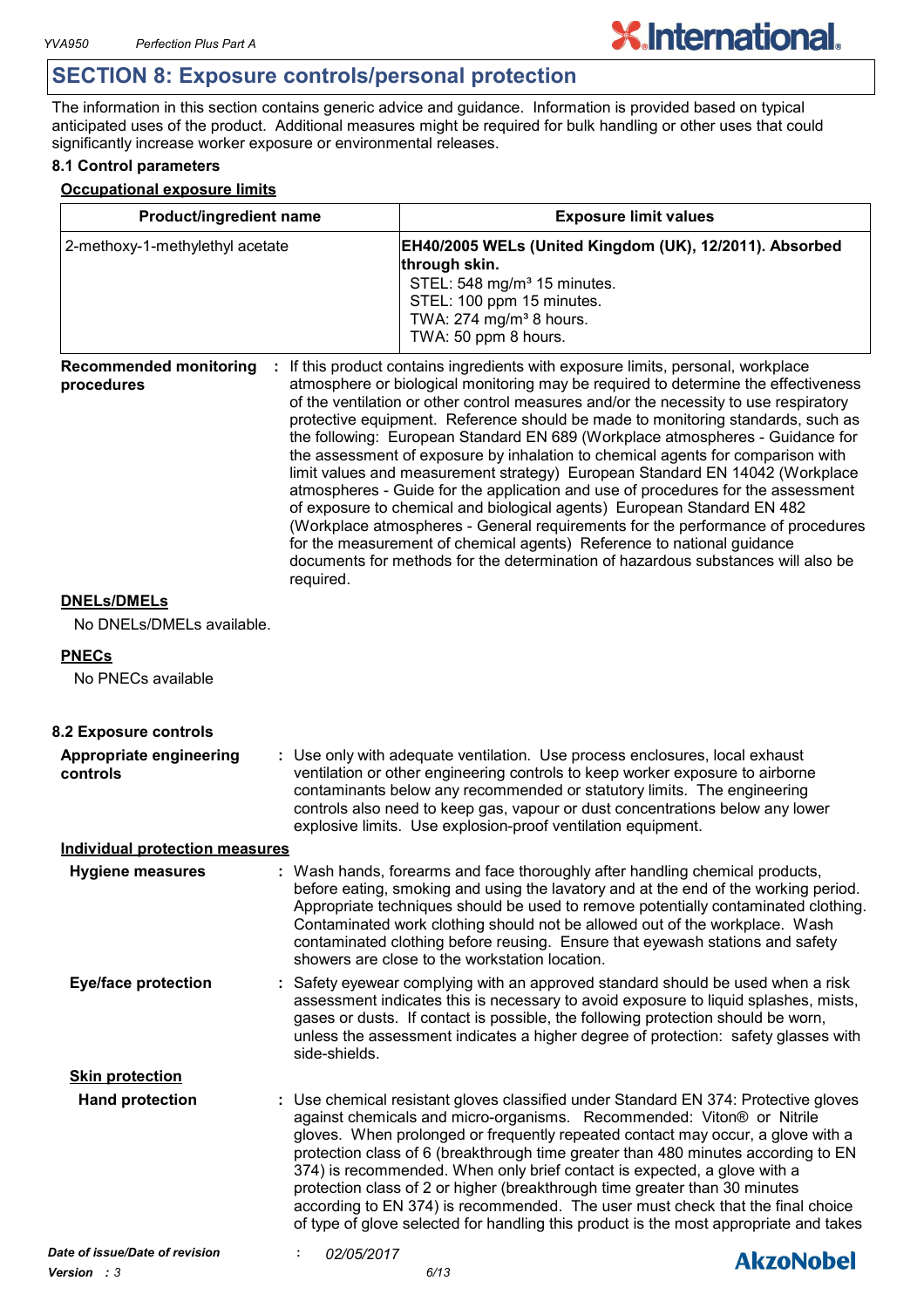# **SECTION 8: Exposure controls/personal protection**

|                                           | into account the particular conditions of use, as included in the user's risk<br>assessment. NOTICE: The selection of a specific glove for a particular application<br>and duration of use in a workplace should also take into account all relevant<br>workplace factors such as, but not limited to: Other chemicals which may be<br>handled, physical requirements (cut/puncture protection, dexterity, thermal<br>protection), potential body reactions to glove materials, as well as the instructions/<br>specifications provided by the glove supplier. Barrier creams may help to protect<br>the exposed areas of the skin but should not be applied once exposure has<br>occurred. |
|-------------------------------------------|---------------------------------------------------------------------------------------------------------------------------------------------------------------------------------------------------------------------------------------------------------------------------------------------------------------------------------------------------------------------------------------------------------------------------------------------------------------------------------------------------------------------------------------------------------------------------------------------------------------------------------------------------------------------------------------------|
| <b>Body protection</b>                    | : Personal protective equipment for the body should be selected based on the task<br>being performed and the risks involved and should be approved by a specialist<br>before handling this product. When there is a risk of ignition from static electricity,<br>wear anti-static protective clothing. For the greatest protection from static<br>discharges, clothing should include anti-static overalls, boots and gloves. Refer to<br>European Standard EN 1149 for further information on material and design<br>requirements and test methods.                                                                                                                                        |
| Other skin protection                     | : Appropriate footwear and any additional skin protection measures should be<br>selected based on the task being performed and the risks involved and should be<br>approved by a specialist before handling this product.                                                                                                                                                                                                                                                                                                                                                                                                                                                                   |
| <b>Respiratory protection</b>             | : Use a properly fitted, air-purifying or air-fed respirator complying with an approved<br>standard if a risk assessment indicates this is necessary. Respirator selection<br>must be based on known or anticipated exposure levels, the hazards of the product<br>and the safe working limits of the selected respirator.                                                                                                                                                                                                                                                                                                                                                                  |
| <b>Environmental exposure</b><br>controls | : Emissions from ventilation or work process equipment should be checked to<br>ensure they comply with the requirements of environmental protection legislation.<br>In some cases, fume scrubbers, filters or engineering modifications to the process<br>equipment will be necessary to reduce emissions to acceptable levels.                                                                                                                                                                                                                                                                                                                                                             |

**X.International.** 

# **SECTION 9: Physical and chemical properties**

#### **9.1 Information on basic physical and chemical properties**

| <b>Appearance</b>                                                 |                                                                                    |
|-------------------------------------------------------------------|------------------------------------------------------------------------------------|
| <b>Physical state</b>                                             | : Liquid.                                                                          |
| Colour                                                            | : Colourless.                                                                      |
| Odour                                                             | Solvent.                                                                           |
| <b>Odour threshold</b>                                            | Not available.                                                                     |
| pH                                                                | Not applicable.                                                                    |
| <b>Melting point/freezing point</b>                               | : Not available.                                                                   |
| Initial boiling point and<br>boiling range                        | : Lowest known value: 145.8°C (294.4°F) (2-methoxy-1-methylethyl acetate).         |
| <b>Flash point</b>                                                | $:$ Closed cup: $34^{\circ}$ C                                                     |
| <b>Evaporation rate</b>                                           | : Not available.                                                                   |
| Flammability (solid, gas)                                         | Not available.                                                                     |
| Upper/lower flammability or<br>explosive limits                   | : Greatest known range: Lower: 1.5% Upper: 7% (2-methoxy-1-methylethyl<br>acetate) |
| Vapour pressure                                                   | Not available.                                                                     |
| Vapour density                                                    | $\therefore$ Not available.                                                        |
| <b>Relative density</b>                                           | : 1.07                                                                             |
| Solubility(ies)                                                   | Insoluble in the following materials: cold water.                                  |
| <b>Partition coefficient: n-octanol/: Not available.</b><br>water |                                                                                    |
| <b>Auto-ignition temperature</b>                                  | : Not available.                                                                   |
| <b>Decomposition temperature</b>                                  | Not available.                                                                     |
| <b>Viscosity</b>                                                  | Kinematic (room temperature): 75 mm <sup>2</sup> /s                                |
| <b>Explosive properties</b>                                       | Not available.                                                                     |
| <b>Oxidising properties</b>                                       | Not available.                                                                     |
| Date of issue/Date of revision                                    | 02/05/2017<br><b>AkzoNobel</b>                                                     |
| Version : 3                                                       | 7/13                                                                               |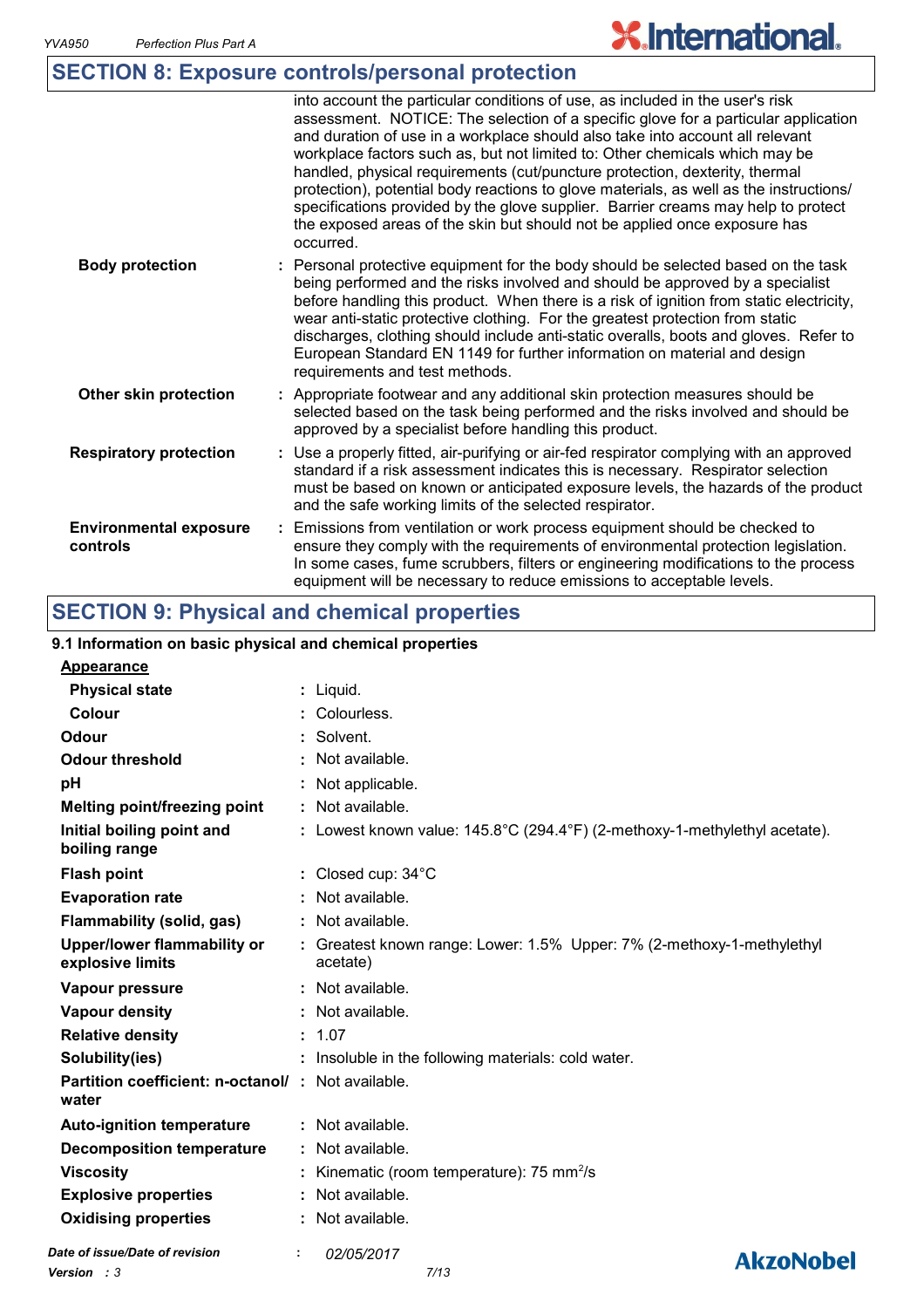## **SECTION 9: Physical and chemical properties**

#### **9.2 Other information**

No additional information.

| <b>SECTION 10: Stability and reactivity</b> |                                                                                                                                                                              |
|---------------------------------------------|------------------------------------------------------------------------------------------------------------------------------------------------------------------------------|
| 10.1 Reactivity                             | : No specific test data related to reactivity available for this product or its ingredients.                                                                                 |
| 10.2 Chemical stability                     | : The product is stable.                                                                                                                                                     |
| 10.3 Possibility of<br>hazardous reactions  | : Under normal conditions of storage and use, hazardous reactions will not occur.                                                                                            |
| 10.4 Conditions to avoid                    | : Avoid all possible sources of ignition (spark or flame). Do not pressurise, cut, weld,<br>braze, solder, drill, grind or expose containers to heat or sources of ignition. |
| 10.5 Incompatible materials                 | : Reactive or incompatible with the following materials:<br>oxidizing materials                                                                                              |
| 10.6 Hazardous<br>decomposition products    | : Under normal conditions of storage and use, hazardous decomposition products<br>should not be produced.                                                                    |

## **SECTION 11: Toxicological information**

### **11.1 Information on toxicological effects**

#### **Acute toxicity**

| <b>Product/ingredient name</b>                      | <b>Result</b>                             | <b>Species</b> | <b>Dose</b>  | <b>Exposure</b> |
|-----------------------------------------------------|-------------------------------------------|----------------|--------------|-----------------|
| 2-methoxy-1-methylethyl<br>acetate                  | LD50 Dermal                               | Rabbit         | 5000 mg/kg   |                 |
|                                                     | LD50 Oral                                 | Rat            | 8532 mg/kg   |                 |
| $bis(2,2,6,6-tetramethyl-$<br>4-piperidyl) sebacate | <b>LC50 Inhalation Dusts and</b><br>mists | Rat            | 500 mg/ $m3$ | 4 hours         |
| <b>Conclusion/Summary</b>                           | : Not available.                          |                |              |                 |
| <b>Irritation/Corrosion</b>                         |                                           |                |              |                 |
| <b>Conclusion/Summary</b>                           | $:$ Not available.                        |                |              |                 |
| <b>Sensitisation</b>                                |                                           |                |              |                 |
| <b>Conclusion/Summary</b>                           | : Not available.                          |                |              |                 |
| <b>Mutagenicity</b>                                 |                                           |                |              |                 |
| <b>Conclusion/Summary</b>                           | $:$ Not available.                        |                |              |                 |
| <b>Carcinogenicity</b>                              |                                           |                |              |                 |
| <b>Conclusion/Summary</b>                           | : Not available.                          |                |              |                 |
| <b>Reproductive toxicity</b>                        |                                           |                |              |                 |
| <b>Conclusion/Summary</b>                           | : Not available.                          |                |              |                 |
| <b>Teratogenicity</b>                               |                                           |                |              |                 |
| <b>Conclusion/Summary</b>                           | : Not available.                          |                |              |                 |
| Specific target organ toxicity (single exposure)    |                                           |                |              |                 |

| <b>Product/ingredient name</b> | Category   | Route of<br>exposure | <b>Target organs</b>            |
|--------------------------------|------------|----------------------|---------------------------------|
| 2-methoxypropyl acetate        | Category 3 | Not applicable.      | Respiratory tract<br>irritation |

#### **Specific target organ toxicity (repeated exposure)**

Not available.

#### **Aspiration hazard**

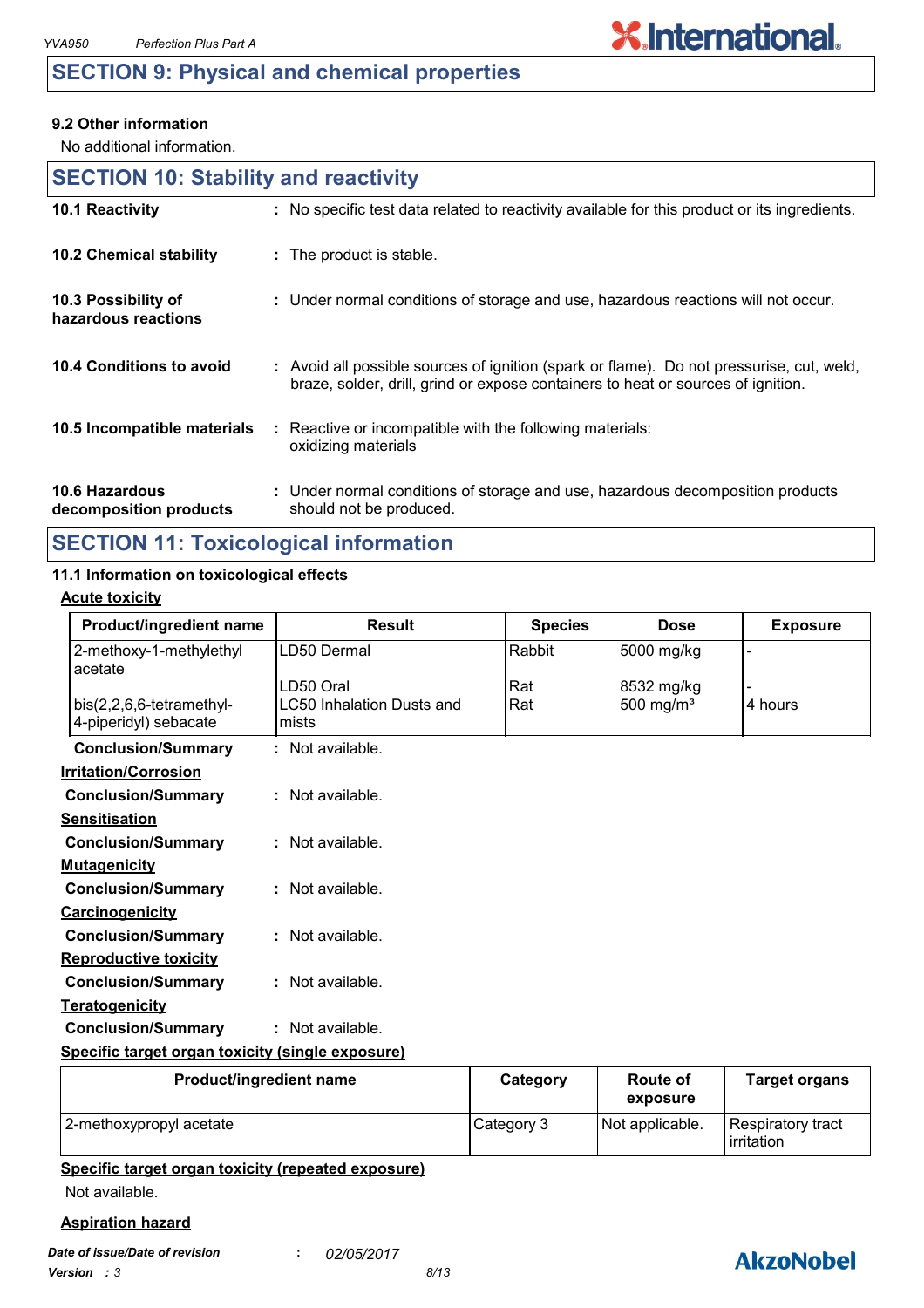# **SECTION 11: Toxicological information**

Not available.

| Information on likely routes : Not available.<br>of exposure |                                                                                                                                            |
|--------------------------------------------------------------|--------------------------------------------------------------------------------------------------------------------------------------------|
| <b>Potential acute health effects</b>                        |                                                                                                                                            |
| Eye contact                                                  | : No known significant effects or critical hazards.                                                                                        |
| <b>Inhalation</b>                                            | : Exposure to decomposition products may cause a health hazard. Serious effects<br>may be delayed following exposure.                      |
| <b>Skin contact</b>                                          | : May cause an allergic skin reaction.                                                                                                     |
| Ingestion                                                    | : No known significant effects or critical hazards.                                                                                        |
|                                                              | Symptoms related to the physical, chemical and toxicological characteristics                                                               |
| Eye contact                                                  | : No specific data.                                                                                                                        |
| <b>Inhalation</b>                                            | : Adverse symptoms may include the following:<br>headache<br>drowsiness/fatigue<br>dizziness/vertigo<br>muscle weakness<br>unconsciousness |
| <b>Skin contact</b>                                          | : Adverse symptoms may include the following:<br>irritation<br>redness                                                                     |
| Ingestion                                                    | : No specific data.                                                                                                                        |
|                                                              | Delayed and immediate effects as well as chronic effects from short and long-term exposure                                                 |
| <b>Short term exposure</b>                                   |                                                                                                                                            |
| <b>Potential immediate</b><br>effects                        | : Not available.                                                                                                                           |
| <b>Potential delayed effects</b>                             | : Not available.                                                                                                                           |
| Long term exposure<br><b>Potential immediate</b><br>effects  | : Not available.                                                                                                                           |
| <b>Potential delayed effects</b>                             | : Not available.                                                                                                                           |
| <b>Potential chronic health effects</b>                      |                                                                                                                                            |
| Not available.                                               |                                                                                                                                            |
| <b>Conclusion/Summary</b>                                    | : Not available.                                                                                                                           |
| General                                                      | Once sensitized, a severe allergic reaction may occur when subsequently exposed<br>to very low levels.                                     |
| Carcinogenicity                                              | : No known significant effects or critical hazards.                                                                                        |
| <b>Mutagenicity</b>                                          | : No known significant effects or critical hazards.                                                                                        |
| <b>Teratogenicity</b>                                        | : No known significant effects or critical hazards.                                                                                        |
| <b>Developmental effects</b>                                 | : No known significant effects or critical hazards.                                                                                        |
| <b>Fertility effects</b>                                     | : No known significant effects or critical hazards.                                                                                        |
| <b>Other information</b>                                     | : Not available.                                                                                                                           |

# **AkzoNobel**

**X.International.**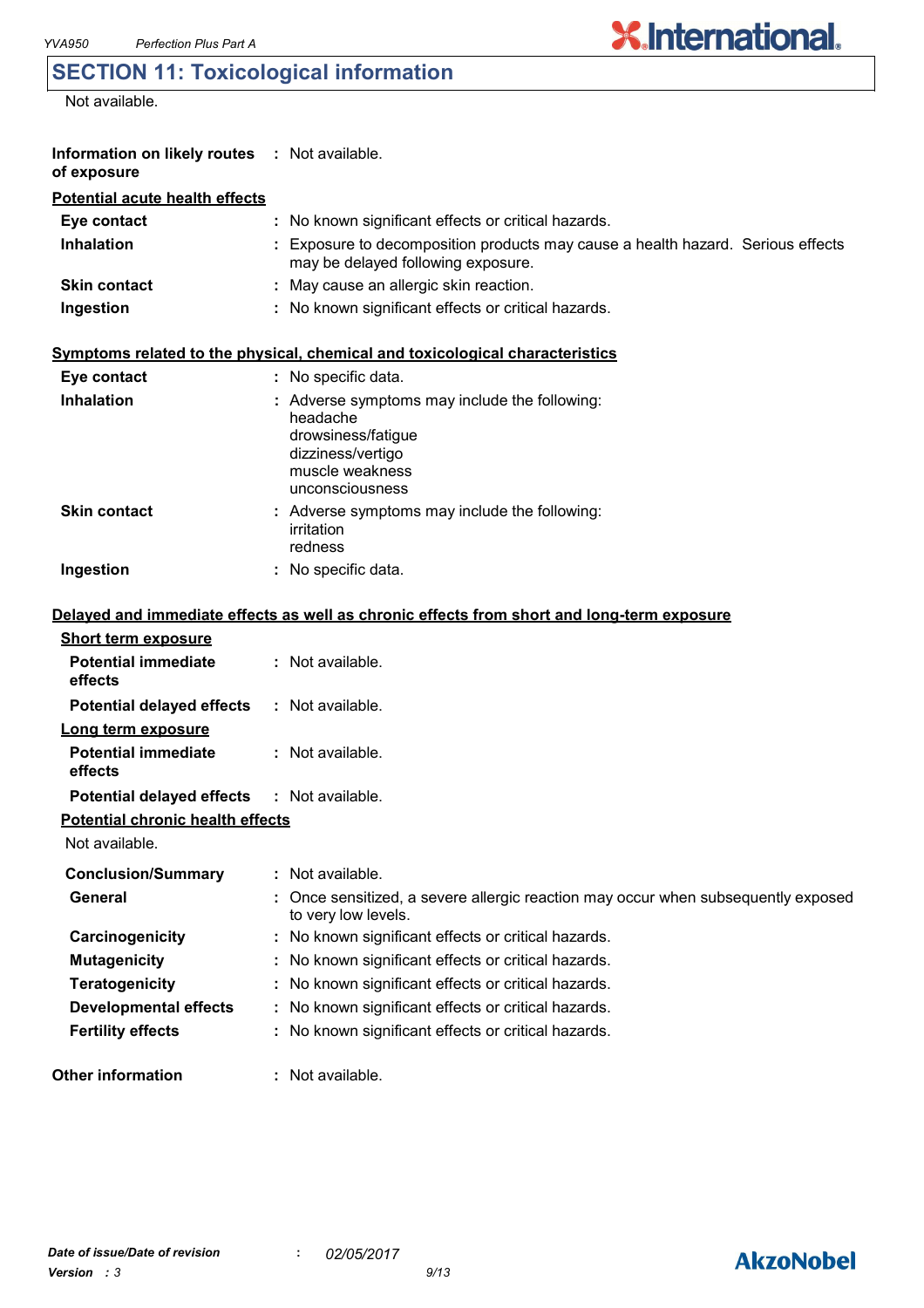# **SECTION 12: Ecological information**

#### **12.1 Toxicity**

| Product/ingredient name            | Result                          | <b>Species</b> | <b>Exposure</b> |
|------------------------------------|---------------------------------|----------------|-----------------|
| 2-methoxy-1-methylethyl<br>acetate | Acute LC50 134 mg/l Fresh water | Fish           | 196 hours       |
| <b>Conclusion/Summary</b>          | Not available.                  |                |                 |

#### **12.2 Persistence and degradability**

**Conclusion/Summary :** Not available.

#### **12.3 Bioaccumulative potential**

| <b>Product/ingredient name</b>                            | ⊺LoɑP <sub>∾w</sub> | <b>BCF</b> | <b>Potential</b> |
|-----------------------------------------------------------|---------------------|------------|------------------|
| 2-methoxy-1-methylethyl<br>acetate                        | 1.2                 |            | <b>I</b> low     |
| $\vert$ bis(2,2,6,6-tetramethyl-<br>4-piperidyl) sebacate | 0.35                |            | <b>low</b>       |

| 12.4 Mobility in soil                     |                  |
|-------------------------------------------|------------------|
| Soil/water partition<br>coefficient (Koc) | : Not available. |
| <b>Mobility</b>                           | : Not available. |

#### **12.5 Results of PBT and vPvB assessment**

| <b>PBT</b> | : Not applicable. |
|------------|-------------------|
| vPvB       | : Not applicable. |

#### **12.6 Other adverse effects** : No known significant effects or critical hazards.

### **SECTION 13: Disposal considerations**

The information in this section contains generic advice and guidance. The list of Identified Uses in Section 1 should be consulted for any available use-specific information provided in the Exposure Scenario(s).

#### **13.1 Waste treatment methods**

| <b>Product</b>             |                                                                                                                                                                                                                                                                                                                                                                                                                                                                                                                                                     |
|----------------------------|-----------------------------------------------------------------------------------------------------------------------------------------------------------------------------------------------------------------------------------------------------------------------------------------------------------------------------------------------------------------------------------------------------------------------------------------------------------------------------------------------------------------------------------------------------|
| <b>Methods of disposal</b> | : The generation of waste should be avoided or minimised wherever possible.<br>Disposal of this product, solutions and any by-products should at all times comply<br>with the requirements of environmental protection and waste disposal legislation<br>and any regional local authority requirements.<br>Dispose of surplus and non-recyclable products via a licensed waste disposal<br>contractor. Waste should not be disposed of untreated to the sewer unless fully<br>compliant with the requirements of all authorities with jurisdiction. |
| <b>Hazardous waste</b>     | : The classification of the product may meet the criteria for a hazardous waste.                                                                                                                                                                                                                                                                                                                                                                                                                                                                    |

#### **European waste catalogue (EWC)**

| Code number                                                                                                                                                                                                                                                                                                                                                                                                                                                                                                                                                                                 | <b>Waste designation</b> |                                                                                   |  |
|---------------------------------------------------------------------------------------------------------------------------------------------------------------------------------------------------------------------------------------------------------------------------------------------------------------------------------------------------------------------------------------------------------------------------------------------------------------------------------------------------------------------------------------------------------------------------------------------|--------------------------|-----------------------------------------------------------------------------------|--|
| EWC 08 01 11*                                                                                                                                                                                                                                                                                                                                                                                                                                                                                                                                                                               |                          | waste paint and varnish containing organic solvents or other hazardous substances |  |
| Packaging                                                                                                                                                                                                                                                                                                                                                                                                                                                                                                                                                                                   |                          |                                                                                   |  |
| <b>Methods of disposal</b>                                                                                                                                                                                                                                                                                                                                                                                                                                                                                                                                                                  | $\blacksquare$           |                                                                                   |  |
| <b>Special precautions</b><br>: This material and its container must be disposed of in a safe way. Care should be<br>taken when handling emptied containers that have not been cleaned or rinsed out.<br>Empty containers or liners may retain some product residues. Vapour from product<br>residues may create a highly flammable or explosive atmosphere inside the<br>container. Do not cut, weld or grind used containers unless they have been cleaned<br>thoroughly internally. Avoid dispersal of spilt material and runoff and contact with<br>soil, waterways, drains and sewers. |                          |                                                                                   |  |
| Date of issue/Date of revision                                                                                                                                                                                                                                                                                                                                                                                                                                                                                                                                                              | <i>02/05/2017</i>        | <b>AkzoNobel</b>                                                                  |  |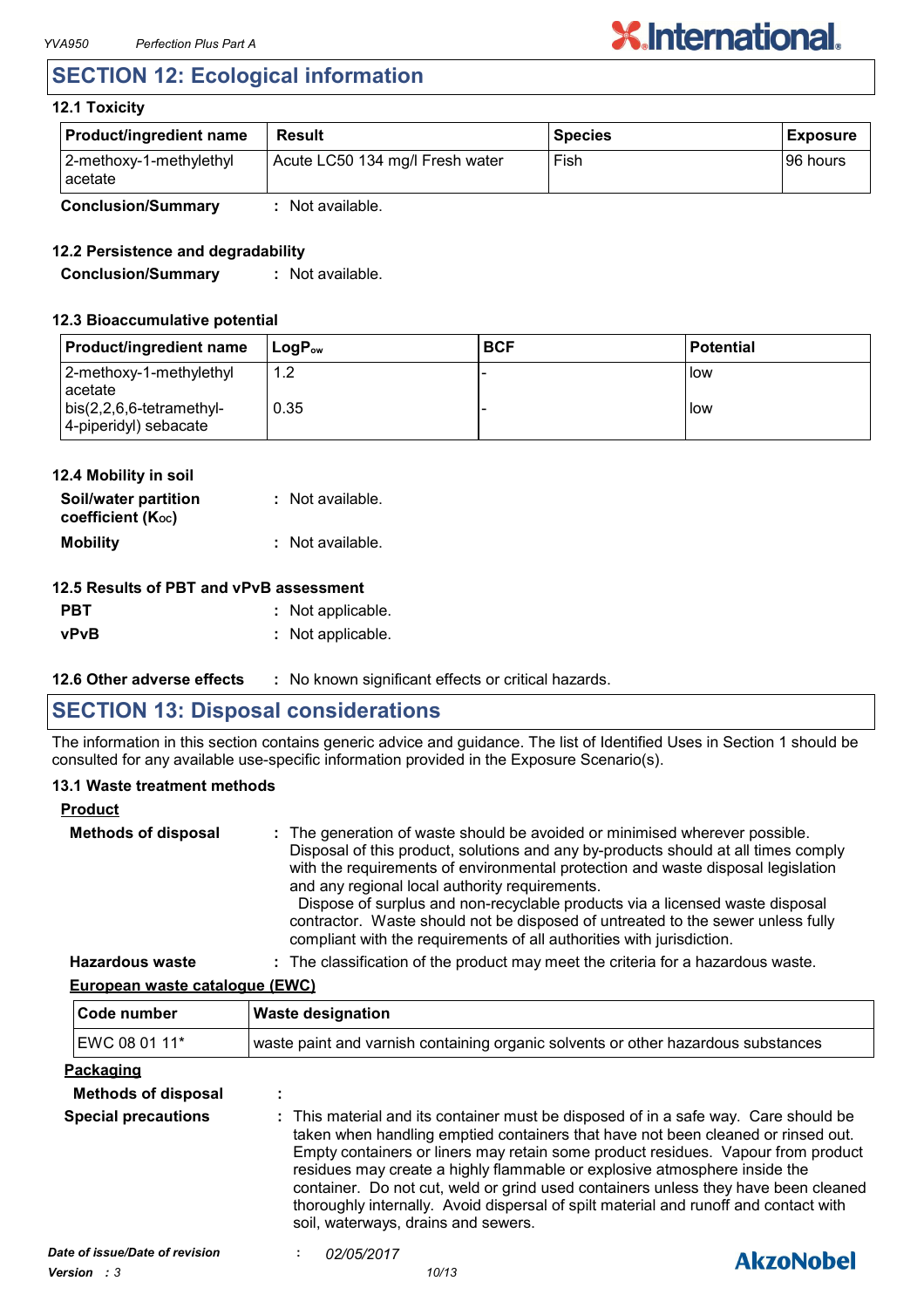## **SECTION 14: Transport information**

|                                    | <b>ADR/RID</b>                                                      | <b>IMDG</b>   | <b>IATA</b>    |
|------------------------------------|---------------------------------------------------------------------|---------------|----------------|
| 14.1 UN number                     | <b>UN1263</b>                                                       | <b>UN1263</b> | <b>UN1263</b>  |
| 14.2 UN proper<br>shipping name    | <b>PAINT</b>                                                        | <b>PAINT</b>  | <b>PAINT</b>   |
| 14.3 Transport<br>hazard class(es) | $\mathfrak{S}$                                                      | 3             | 3              |
| 14.4 Packing<br>group              | $\mathbf{III}$                                                      | Ш             | $\mathbf{III}$ |
| 14.5<br>Environmental<br>hazards   | No.                                                                 | No.           | No.            |
| <b>Additional</b><br>information   | <b>Special provisions</b><br>640 (E)<br><b>Tunnel code</b><br>(D/E) |               |                |

**IMDG Code Segregation group :** Not applicable.

**14.6 Special precautions for user Transport within user's premises:** always transport in closed containers that are **:** upright and secure. Ensure that persons transporting the product know what to do in the event of an accident or spillage.

| 14.7 Transport in bulk         | : Not available. |
|--------------------------------|------------------|
| according to Annex II of       |                  |
| <b>Marpol and the IBC Code</b> |                  |

**SECTION 15: Regulatory information**

**15.1 Safety, health and environmental regulations/legislation specific for the substance or mixture EU Regulation (EC) No. 1907/2006 (REACH)**

#### **Annex XIV - List of substances subject to authorisation**

#### **Annex XIV**

**Substances of very high concern**

None of the components are listed.

**Annex XVII - Restrictions : Not applicable. on the manufacture, placing on the market and use of certain dangerous substances, mixtures and articles**

#### **Other EU regulations**

**Europe inventory :** Not determined.

#### **Special packaging requirements**

**Containers to be fitted with child-resistant fastenings :** Not applicable.

## **AkzoNobel**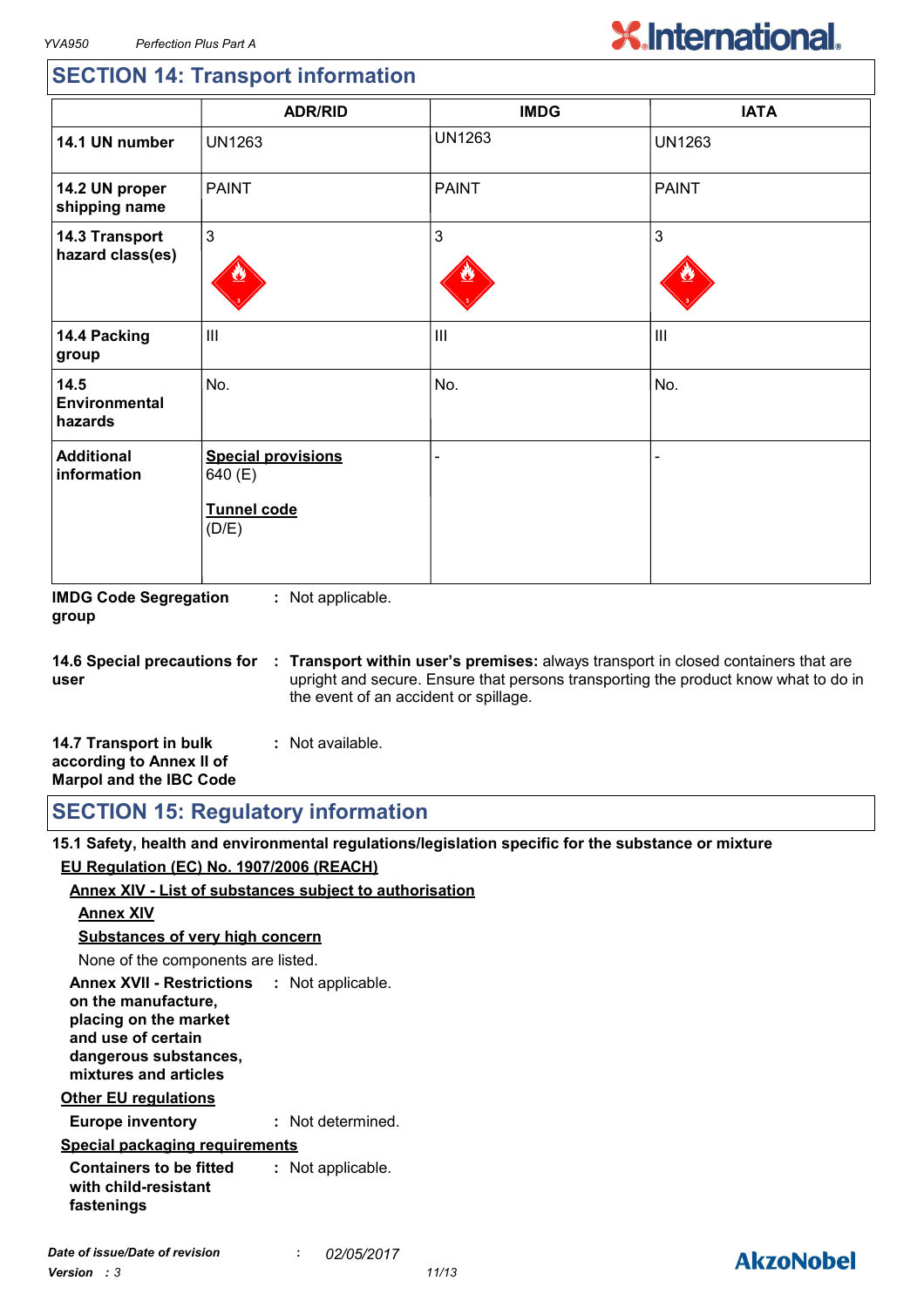

### **SECTION 15: Regulatory information**

#### **Tactile warning of danger :** Not applicable.

| <b>Product/ingredient name</b> | <b>Carcinogenic</b><br>effects | Mutagenic effects | Developmental<br>effects          | <b>Fertility effects</b> |
|--------------------------------|--------------------------------|-------------------|-----------------------------------|--------------------------|
| 2-methoxypropyl acetate        |                                |                   | Repr. 1B, H360D<br>(Unborn child) |                          |

#### **Ozone depleting substances (1005/2009/EU)**

Not listed.

#### **Prior Informed Consent (PIC) (649/2012/EU)**

Not listed.

#### **National regulations**

- 
- **References :** Conforms to Regulation (EC) No. 1907/2006 (REACH), Annex II and Regulation (EC) No. 1272/2008 (CLP)
- **15.2 Chemical safety**
- **:** No Chemical Safety Assessment has been carried out.

**assessment**

### **SECTION 16: Other information**

 $\nabla$  Indicates information that has changed from previously issued version.

| <b>Abbreviations and</b> | $:$ ATE = Acute Toxicity Estimate                                             |
|--------------------------|-------------------------------------------------------------------------------|
| acronyms                 | CLP = Classification, Labelling and Packaging Regulation [Regulation (EC) No. |
|                          | 1272/2008]                                                                    |
|                          | DMEL = Derived Minimal Effect Level                                           |
|                          | DNEL = Derived No Effect Level                                                |
|                          | EUH statement = CLP-specific Hazard statement                                 |
|                          | PBT = Persistent, Bioaccumulative and Toxic                                   |
|                          | PNEC = Predicted No Effect Concentration                                      |
|                          | <b>RRN = REACH Registration Number</b>                                        |
|                          | vPvB = Very Persistent and Very Bioaccumulative                               |

#### **Procedure used to derive the classification according to Regulation (EC) No. 1272/2008 [CLP/GHS]**

| <b>Classification</b>                            |  |                                                                                                                                                                          | <b>Justification</b>                                                                                                                                                                                                                                                                                                                                                       |  |
|--------------------------------------------------|--|--------------------------------------------------------------------------------------------------------------------------------------------------------------------------|----------------------------------------------------------------------------------------------------------------------------------------------------------------------------------------------------------------------------------------------------------------------------------------------------------------------------------------------------------------------------|--|
| Flam. Liq. 3, H226<br>Skin Sens. 1, H317         |  |                                                                                                                                                                          | On basis of test data<br>Calculation method                                                                                                                                                                                                                                                                                                                                |  |
| Full text of abbreviated H<br>statements         |  | H226<br>H317<br>H318<br>H335<br>H360D (Unborn child)<br>H400<br>H411                                                                                                     | Flammable liquid and vapour.<br>May cause an allergic skin reaction.<br>Causes serious eye damage.<br>May cause respiratory irritation.<br>May damage the unborn child.<br>Very toxic to aquatic life.<br>Toxic to aquatic life with long lasting effects.                                                                                                                 |  |
| <b>Full text of classifications</b><br>[CLP/GHS] |  | Aquatic Acute 1, H400<br>Aquatic Chronic 2, H411<br>Eye Dam. 1, H318<br>Flam. Liq. 3, H226<br>Repr. 1B, H360D<br>(Unborn child)<br>Skin Sens. 1, H317<br>STOT SE 3, H335 | <b>ACUTE AQUATIC HAZARD - Category 1</b><br>LONG-TERM AQUATIC HAZARD - Category 2<br>SERIOUS EYE DAMAGE/ EYE IRRITATION - Category<br><b>FLAMMABLE LIQUIDS - Category 3</b><br>TOXIC TO REPRODUCTION (Unborn child) - Category<br>1B<br>SKIN SENSITIZATION - Category 1<br>SPECIFIC TARGET ORGAN TOXICITY (SINGLE<br>EXPOSURE) (Respiratory tract irritation) - Category 3 |  |
| Date of printing                                 |  | : 02/05/2017                                                                                                                                                             |                                                                                                                                                                                                                                                                                                                                                                            |  |
| Date of issue/ Date of<br>revision               |  | : 02/05/2017                                                                                                                                                             |                                                                                                                                                                                                                                                                                                                                                                            |  |
| Date of previous issue                           |  | : 07/06/2016                                                                                                                                                             |                                                                                                                                                                                                                                                                                                                                                                            |  |
| Date of issue/Date of revision                   |  | 02/05/2017                                                                                                                                                               | <b>AkzoNobel</b>                                                                                                                                                                                                                                                                                                                                                           |  |
|                                                  |  |                                                                                                                                                                          |                                                                                                                                                                                                                                                                                                                                                                            |  |